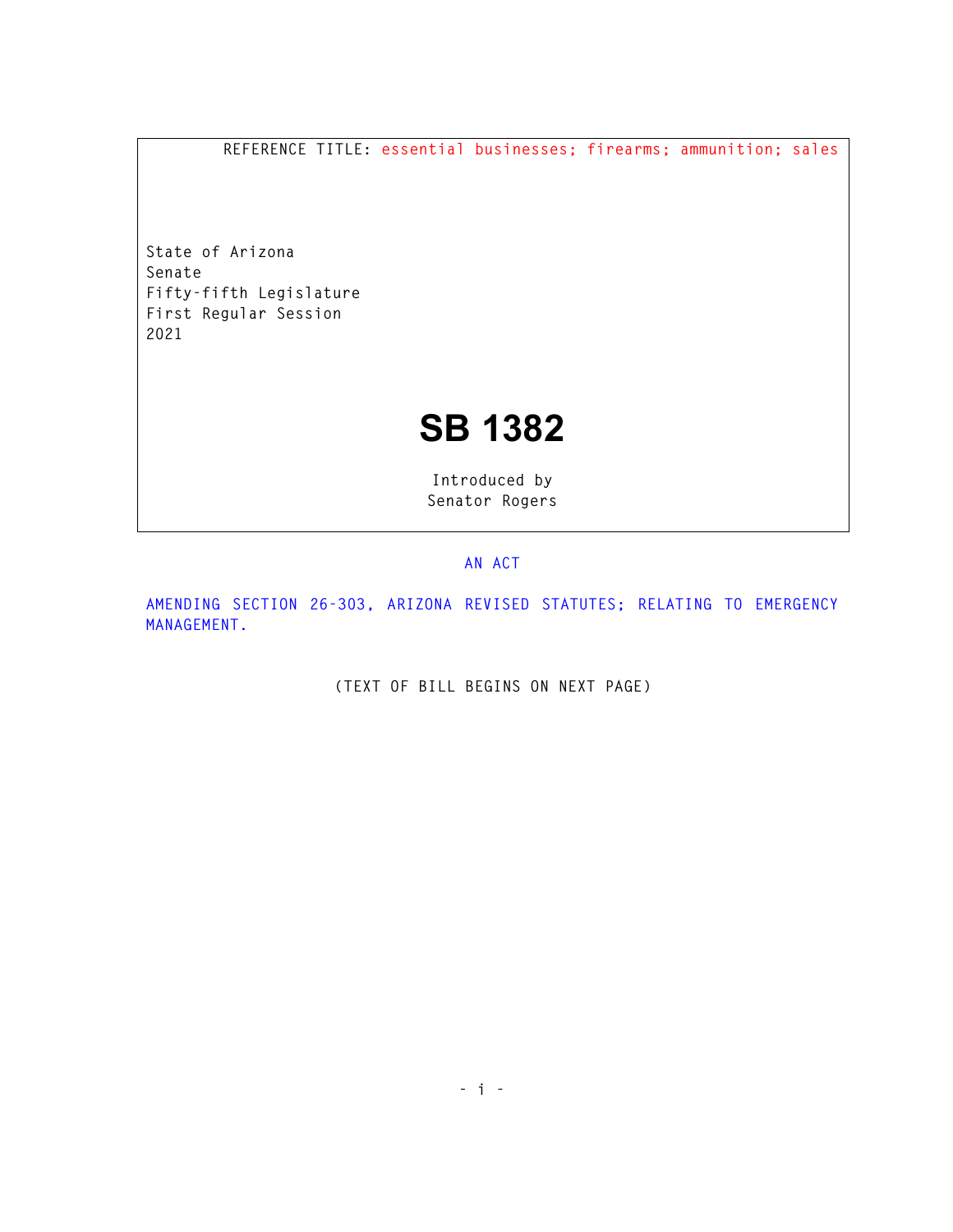**1 Be it enacted by the Legislature of the State of Arizona: 2 Section 1. Section 26-303, Arizona Revised Statutes, is amended to 3 read: 4 26-303. Emergency powers of governor; termination; 5 authorization for adjutant general; limitation 6 A. During a state of war emergency, the governor may: 7 1. Suspend the provisions of any statute prescribing the procedure 8 for conduct of state business, or the orders or rules of any state agency, 9 if the governor determines and declares PROCLAIMS that strict compliance 10 with the provisions of any such statute, order or rule would in any way 11 prevent, hinder or delay mitigation of the effects of the emergency. 12 2. Commandeer and utilize USE any property, except for firearms or 13 ammunition or firearms or ammunition components, or personnel deemed 14 necessary in carrying out the responsibilities vested in the office of the 15 governor by this chapter as chief executive of the THIS state, and 16 thereafter the THIS state shall pay reasonable compensation therefor FOR 17 THE PROPERTY as follows: 18 (a) If property is taken for temporary use, the governor, within 19 ten days after the taking, shall determine the amount of compensation to 20 be paid therefor FOR THE PROPERTY. If the property is returned in a 21 damaged condition, the governor, within ten days after its return, shall 22 determine the amount of compensation to be paid for such damage. 23 (b) If the governor deems it necessary for the THIS state to take 24 title to property under this section, the governor shall then cause the 25 owner of the property to be notified thereof in writing by registered 26 mail, postage prepaid, and then cause a copy of the notice to be filed 27 with the secretary of state. 28 (c) If the owner refuses to accept the amount of compensation fixed 29 by the governor for the property referred to in subdivisions (a) and (b) 30 OF THIS PARAGRAPH, the amount of compensation shall be determined by 31 appropriate proceedings in the superior court in the county where the 32 property was originally taken. 33 B. During a state of war emergency, the governor shall have 34 complete authority over all agencies of the state government and shall 35 exercise all police power vested in this state by the constitution and 36 laws of this state in order to effectuate the purposes of this chapter. 37 C. The powers granted TO the governor by this chapter with respect 38 to a state of war emergency shall terminate if the legislature is not in 39 session and the governor, within twenty-four hours after the beginning of 40 such A state of war emergency, has not issued a call for an immediate 41 special session of the legislature for the purpose of legislating on 42 subjects relating to such A state of war emergency.**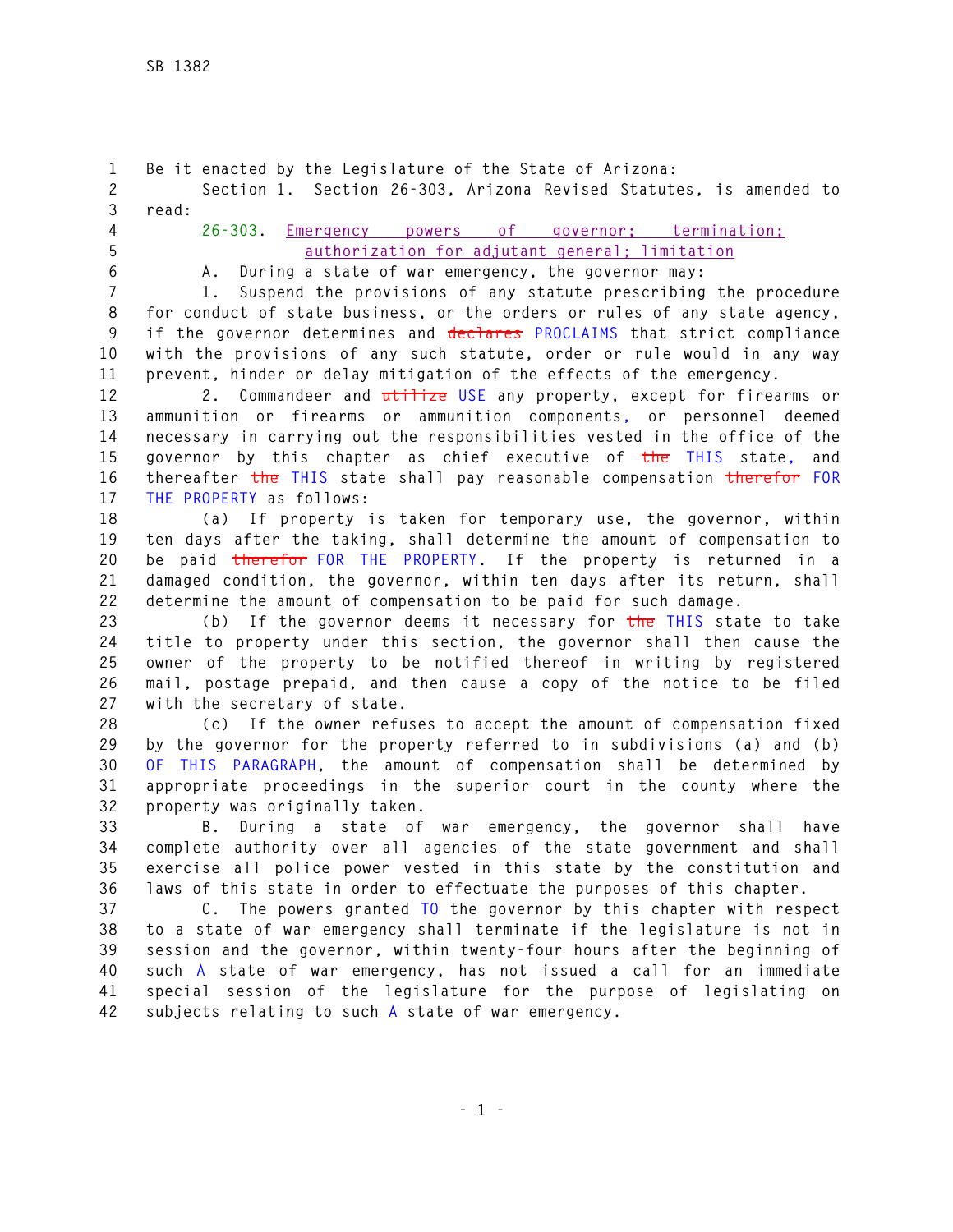**1 D. The governor may proclaim a state of emergency, which shall take 2 effect immediately in an area affected or likely to be affected if the 3 governor finds that circumstances described in section 26-301, paragraph 4 15 exist.** 

**5 E. During a state of emergency:** 

**6 1. The governor shall have complete authority over all agencies of 7 the state government and the right to exercise, within the area 8 designated, all police power vested in the THIS state by the constitution 9 and laws of this state in order to effectuate the purposes of this 10 chapter.** 

**11 2. The governor may direct all agencies of the state government to 12 utilize USE and employ state personnel, equipment and facilities for the 13 performance TO PERFORM of any and all activities designed to prevent or 14 alleviate actual and threatened damage due to the emergency. The governor 15 may direct such agencies to provide supplemental services and equipment to 16 political subdivisions to restore any services in order to provide for the 17 health and safety of the citizens of the affected area.** 

**18 F. The powers granted the governor by this chapter with respect to 19 a state of emergency shall terminate when the state of emergency has been 20 terminated by proclamation of the governor or by concurrent resolution of 21 the legislature declaring it at an end.** 

**22 G. No provision of This chapter may DOES NOT limit, modify or 23 abridge the powers vested in the governor under the constitution or 24 statutes of this state.** 

**25 H. If authorized by the governor, the adjutant general has the 26 powers prescribed in this subsection. If, in the judgment of the adjutant 27 general, circumstances described in section 26-301, paragraph 15 exist, 28 the adjutant general may:** 

**29 1. Exercise those powers pursuant to statute and gubernatorial 30 authorization following the proclamation of a state of emergency under 31 subsection D of this section.** 

**32 2. Incur obligations of one hundred thousand dollars \$100,000 or 33 less for each emergency or contingency payable pursuant to section 35-192 34 as though a state of emergency had been proclaimed under subsection D of 35 this section.** 

**36 I. The powers exercised by the adjutant general pursuant to 37 subsection H of this section expire seventy-two hours after the adjutant 38 general makes a determination under subsection H of this section.** 

**39 J. Pursuant to the second amendment of the United States 40 Constitution and article II, section 26, Constitution of Arizona, and 41 notwithstanding any other law, the emergency powers of the governor, the 42 adjutant general or any other official or person shall DO not be construed 43 to allow the imposition of additional restrictions on the lawful 44 possession, transfer, sale, transportation, carrying, storage, display or 45 use of firearms or ammunition or firearms or ammunition components. A**